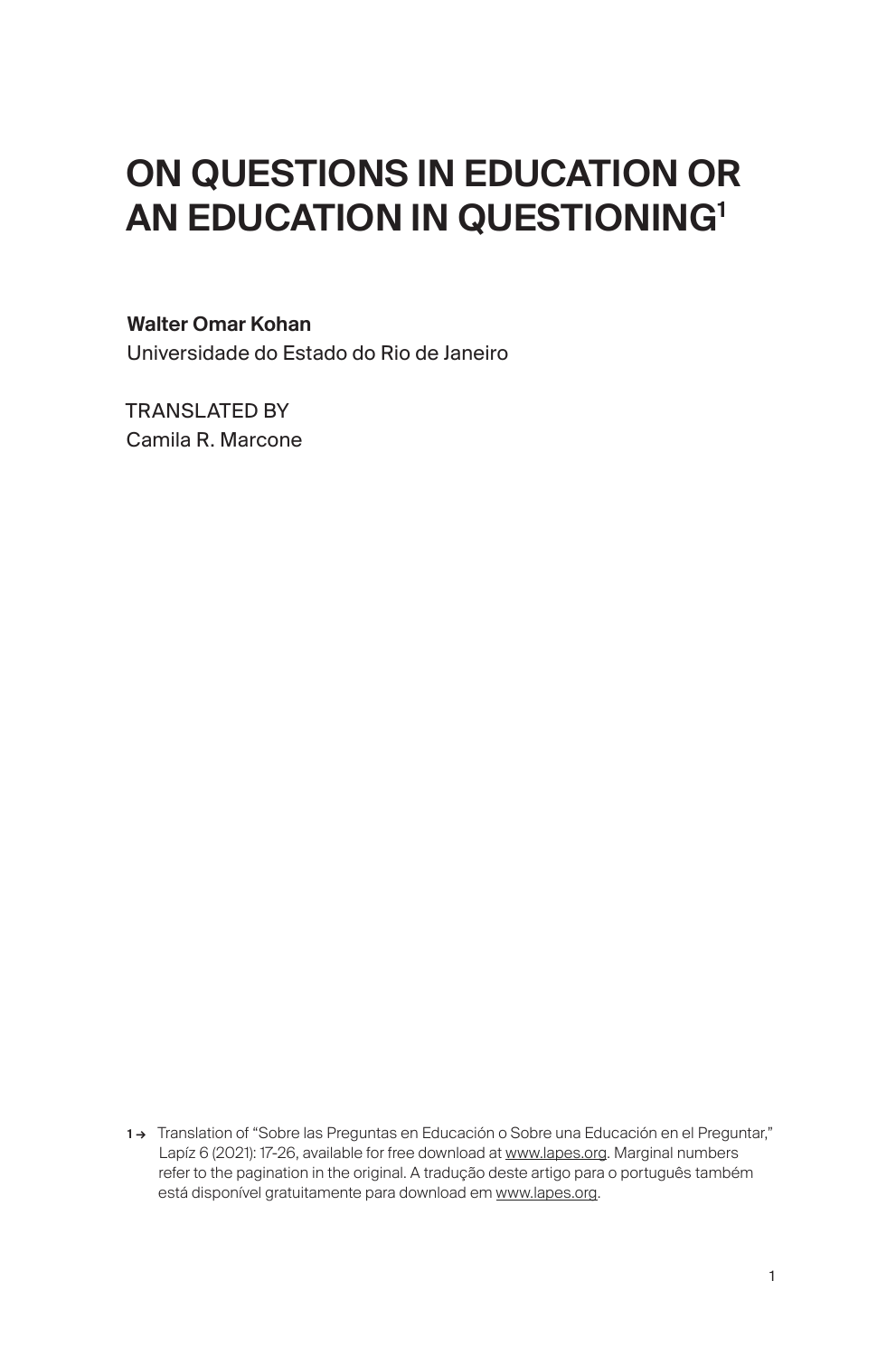Do you, reader friend, have any questions in relation to the title of this text? Before you answer, I'll ask you a question. Are you alone? Would you like to find someone so you can read this text together? It would be interesting. You could find several people, many, or just one. It would enrich your reading of this text because you could talk about what we are about to do. It would also allow you to more clearly notice how what we think is modified and grows when we do it with someone else. It's not indispensable, but it would be enriching. If you can't find company, just ask a question based on the title of this text. If you were able to find someone, tell your reading partner to also formulate a question or ask themselves a question. Let me repeat the title that you'll ask your question about or ask yourself about: *On Questions in Education or an Education in Questioning*. Is there anything about what's affirmed in that question that makes you unsettled? Ruminate on the "you" in the question. Does this question touch you? In what way? Don't hurry. I'll wait. There's no rush. Take all the time that you need. Please, just keep reading after formulating your question. It is important that you try to find an opportune time to think. Turn off your cell phone. Disconnect. Try to slow down the speed of your temporal experience. The time for asking questions is a special time, more delayed, slower. It is more intensive than extensive. Only when you have found that time should you keep reading. You're also going to discover why. Did you find the time? Did the question come? You could be asking yourself(selves): What type of question? It can be any question, as long as it relates to the title, and as long as it truly is a question, namely, that it arises from something which arouses your curiosity, that you do not know the answer to and that you're interested in searching for, and that you think it's worthwhile to ask yourself that question. Don't worry about it being "the" question, or that it seems complex or sophisticated. No, it's enough that it be sincere. It can be simple. The important thing is that you feel connected to the question, that you feel that you have a relationship with the question; that the question affects you. Yes, it can be more than one, it can be many questions. As many as you want. Just as long as you find one.

Now that we're getting into that, are questions sought after or found? Are they found when they are sought after or when they are not? 18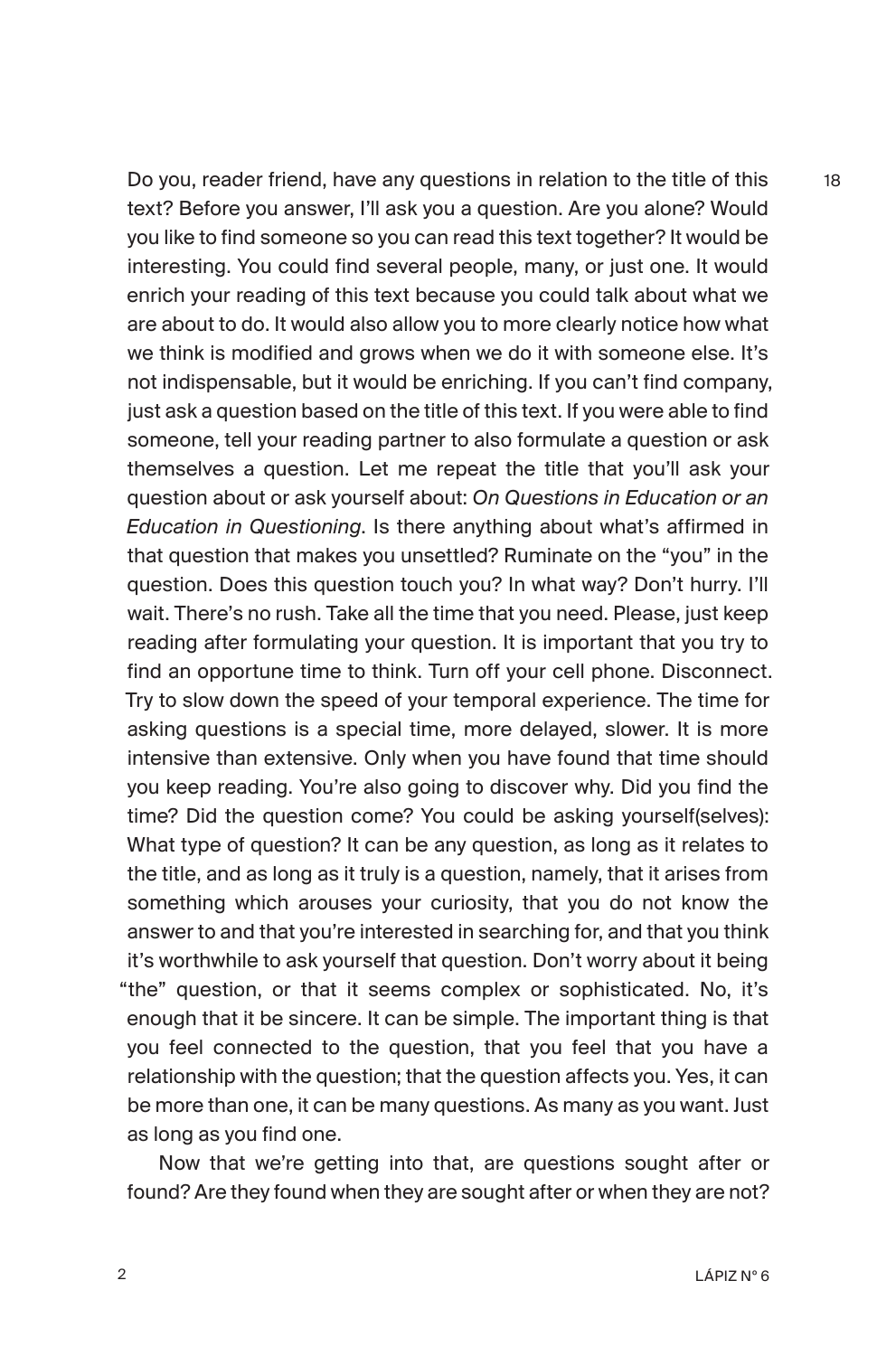In fact, these are examples of the questions we are seeking (or finding). These would be my questions, the ones that I could write down if I were reading and not writing this text. Although, thinking it over, since they interest me, since I think they are worth asking and they arouse my curiosity, I will write them down. Think about your question(s). When you have it (them) we'll keep going. I repeat, there's no rush, take all the time you need. Have you got it (them)? Very good. Now, write that question or those questions down on a piece of paper and set it aside for a moment while we keep going, you reading and me writing.

Keep that question or those questions in suspense and try to relate what I am about to write back to it (them). In a little while we will return to the question(s). The relationship between teaching and learning is one of the central questions in any educational theory or practice. For the Brazilian educator, Paulo Freire, one of the principal references in critical theories in education, understanding this relationship was almost an intellectual obsession and he returned to it time and time again in his different books, letters, and interviews. Let's turn our attention to one of his "spoken books": *Learning to Question: A*  Pedagogy of Liberation.<sup>2</sup> For those of us who feel drawn to its title, everything in this book is interesting: its format, since it is structured as a conversation which is perhaps the way in which writing can most closely resemble dialogue, and also its content, as it rightly deals with trying to understand the value and meaning of the question as the fundamental element of a dialogical educational practice. Our title seems to suggest something similar.

In this book, Freire and the Chilean philosopher Antonio Faundez reaffirm a pedagogy which is neither centered on the educator nor on the one being educated, but on the pedagogical relationship itself: both teach and learn through a relationship in which the question plays a principal role. Through their questions, they give life to their curiosity, they reconsider what they know, and they open up new perspectives and possibilities of knowing. Paulo Freire seeks to affirm an educational position which is democratic as well as rigorous for those who teach. One of the questions which he might write if he were reading this text

2 → Paulo Freire and Antonio Faundez, *Learning to Question: A Pedagogy of Liberation*, trans. Tony Coates (New York: Continuum, 1992).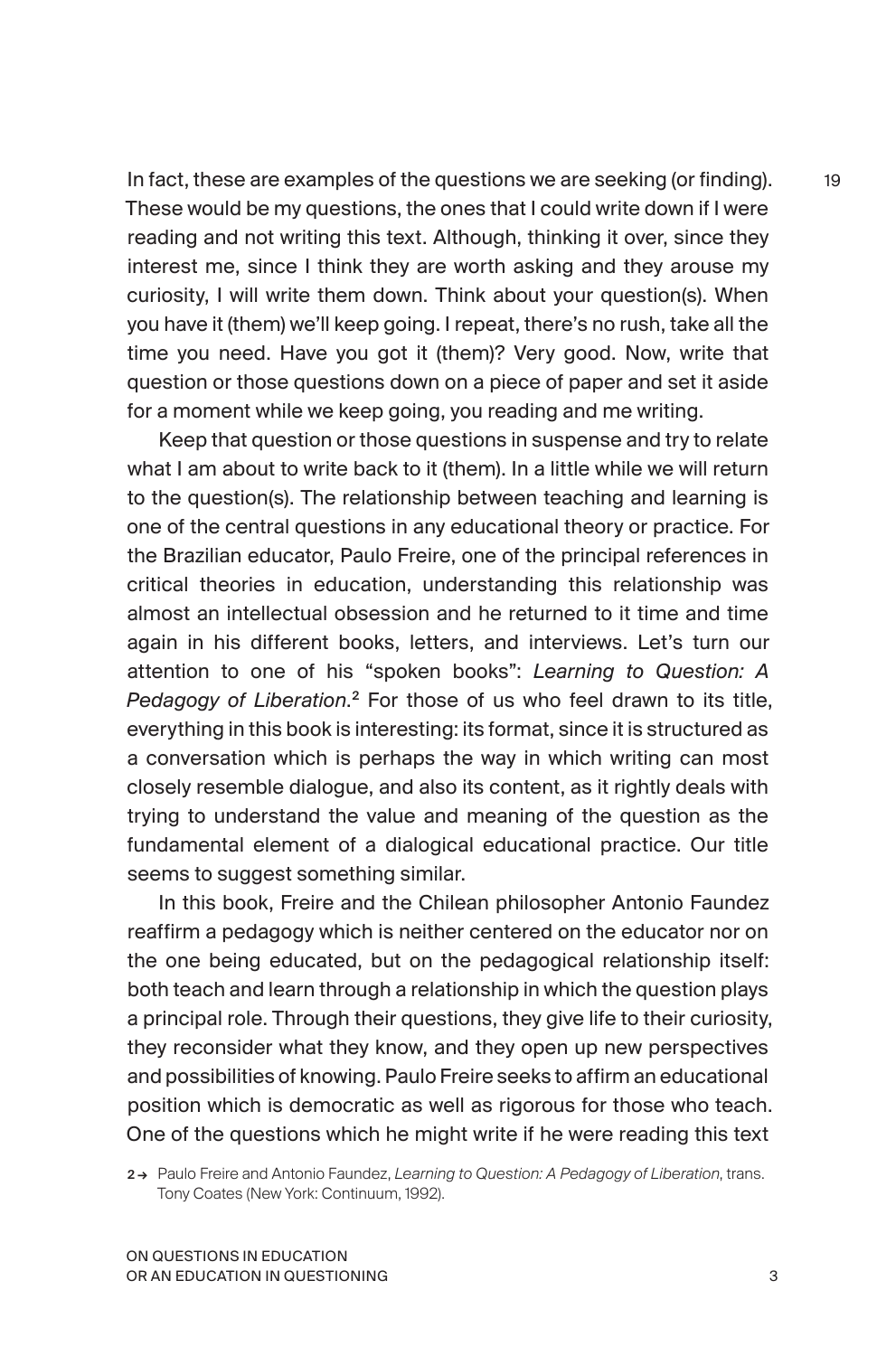would be: "How can we exercise that political position, in theory and in practice, without renouncing at the same time the exigencies of teaching and of a democratic educational life?" That is, perhaps, one of the questions which traverses not only this book of his, but a large part of Paulo Freire's entire life and work. Like any good question it is impossible to answer and at the same time it is necessary to try. Yes, I know. You, reader, must be at this moment thinking if your question is or isn't a good question. Don't worry about that now. Let's continue, you reading and me writing. Since all knowledge begins with a question, as Faundez affirms, the first thing that needs to be taught and learned is how to question. And to teach and learn to question, Paulo Freire suggests, one must begin with the question, "What does it mean to question?", another necessary and impossible question.

This is a question which, underneath its apparent simplicity, hides an extraordinary complexity and which provokes many other questions, such as: Is it possible to teach (and learn) how to question? If it were, how would one do it? Why question? Why do it? Is questioning the same for the one who teaches as for the one who learns? Questioning or questioning oneself? And so many more questions...

Yes, I can imagine. You must be thinking, and rightly so, that I should have presented these questions to you before asking you to formulate a question. Again, don't worry. On the one hand, no one is going to judge your questions; on the other hand, one of the good things about asking questions is that we learn how to do it by practicing. Thus, there is no better way to learn these questions than by exerting oneself in the very act of questioning. So, if you are asking questions like that one or others similar, we're off to a good start and we're on the right path. Relax. Let's continue.

Freire and Faundez were not alone in this preoccupation, nor, of course, did they inaugurate it. We need look no further than to one of the great teachers of the Latin American popular school, Simón Rodríguez, who created a school in which it was taught, first and foremost, how to question. He believed that it was necessary to teach how to question in order to teach how to think, which itself is at the base of all other teachings, including reading and writing. Consider that he or she who learns how to think can not only learn anything that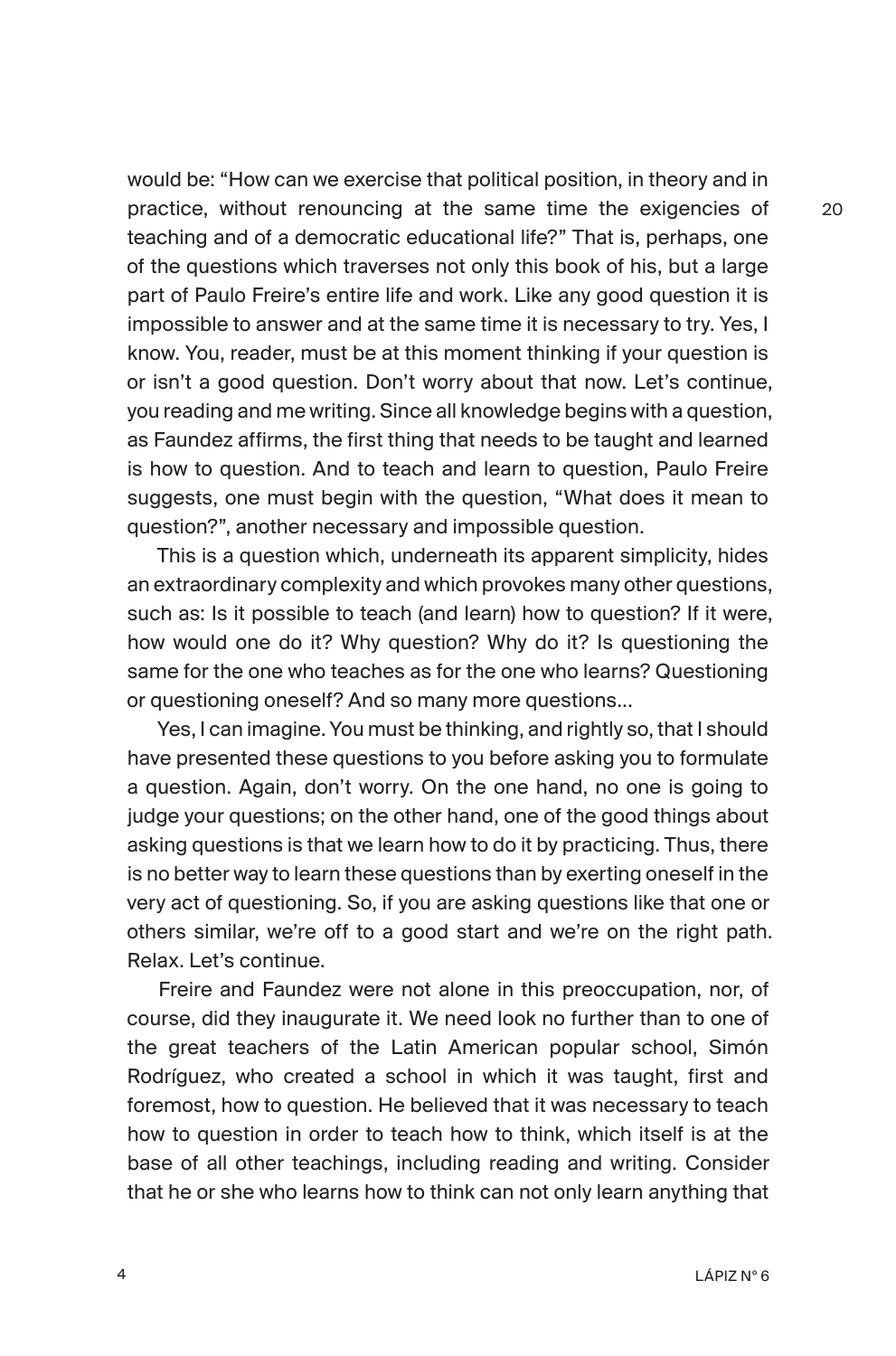he or she can think of, but also learn how to move between two opposites, which are also crucial for any pedagogical theory or practice: authority and freedom. In his words:

BLIND OBEDIENCE is the principle that governs. That is why there are so many Slaves - and for that reason the first one who wants to be Slave-Master becomes one. Teach children to be QUESTIONERS. So that by asking WHY, regarding what they are told to do, they become accustomed to obeying… REASON! And not AUTHORITY, as the LIMITED do. And not CUSTOM, as the STUPID do.<sup>3</sup>

Rodriguez believed that if we want a shared way of life which is not authoritarian then we must educate questioning boys and girls, who search for the "why" of things and are not content with habits and customs nor with the authorities that govern. Rodríguez did not stop at words: as a kind of Minister of Education for Simón Bolívar, he invented a popular school in 1826, in Chuquisaca, the then capital of Bolivia. His school was revolutionary: it reversed the regular order of things. In Rodríguez's time, the dominant educational discourse in the colonies said — and still says — that schools are necessary to educate citizens. Rodríguez held that it was not the schools which made citizens, rather that the citizens made the schools: "schools for all because all are citizens."<sup>4</sup> His plan was to establish many schools like that one with all the citizens that the royal schools did not consider fit to include, and through questioning and thinking, to invent a new shared way of life. Rodríguez emphasizes that it was necessary to consider students to be citizens before offering them school, otherwise a school would not deserve to be called this name. If we think that we are making citizens in school, then we are not really inventing school.

Something about Simón Rodríguez's school must have strongly perturbed those who defended different ideas because they tore it

<sup>3 →</sup> Simón Rodríguez, *Obras completas, Tomo II* (Caracas: Presidencia de la República, 2001), 27.

<sup>4 →</sup> Simón Rodríguez, *Obras completas, Tomo I* (Caracas: Presidencia de la República, 2001), 284.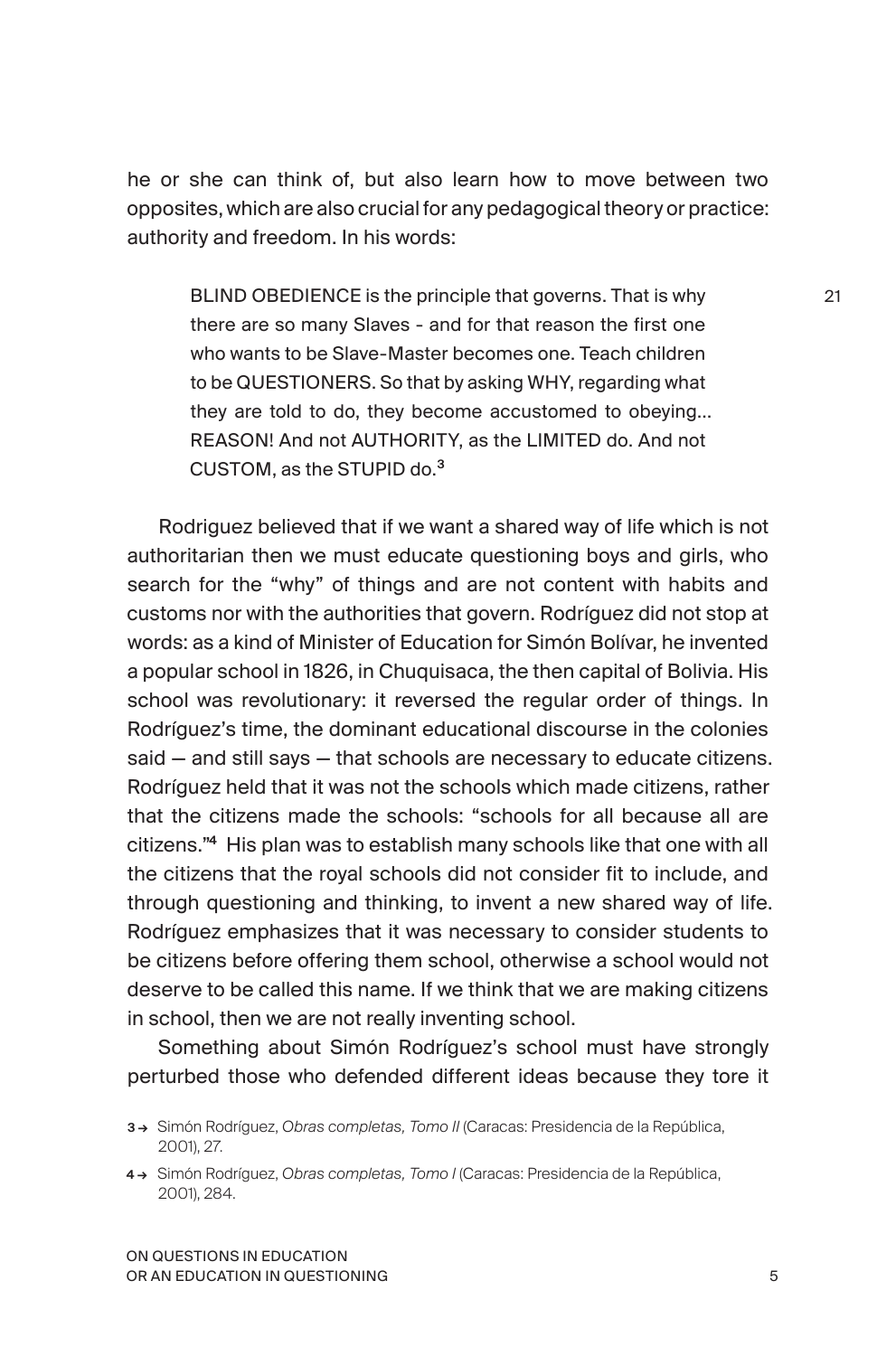down during one of his trips to Cochabamba where he was exploring the possibility of inventing another popular school. It's a shame. Who knows if Rodríguez's schools had been allowed to exist whether we would be concerned with other issues in education today. And whether we'd be asking ourselves different questions. In this way we realize that the questions we ask ourselves do not only come from within ourselves, but that they are questions with a history, a memory, and a geography.

Rodríguez also offers an indispensable element for the educating in the question of which we have already spoken, but it is worth appreciating the twist that the Venezuelan teacher gives it: if someone wants to teach how to question (or question him or herself) it is necessary that he or she also question. There are no questioning children without questioning teachers, not in the sense that the teachers ask what others know, but that they question what they themselves think they know in order to be able to know in a different way.

An oft remembered phrase of Rodríguez's, which has a lot to do with questions and questioning, says: "*we invent or we err*",<sup>5</sup> a phrase which Bolivar's teacher thought of in particular for the person in the position of teaching. The phrase can be read in many ways: "to invent" is usually associated with a creative and innovative activity, proper to an individuality which brings to the world something which did not exist before. It's true that it also held this meaning for Rodríguez, since it was necessary to create, in the school, a world and a way of inhabiting that world which did not exist in the colonial schools. But also, etymologically, "to invent" means something more: it is derived from the Latin word *inventus*, which is from *ventus*, the past participle of the verb *venire* which means to come, to arrive. This means that *ventus* is that which came or arrived. That which arrived in, as in that which arrived inside, which was outside and came in. In this way "to invent" from its etymology also means to come inside, and in the case of an educator, to open the doors so that anyone can come into the school. The second part of this disjunction is a conjugated form of the verb "to err" which most commonly means to be mistaken, to not get it right. Regarding

<sup>5 →</sup> Rodríguez, *Obras Completas, I*, 344.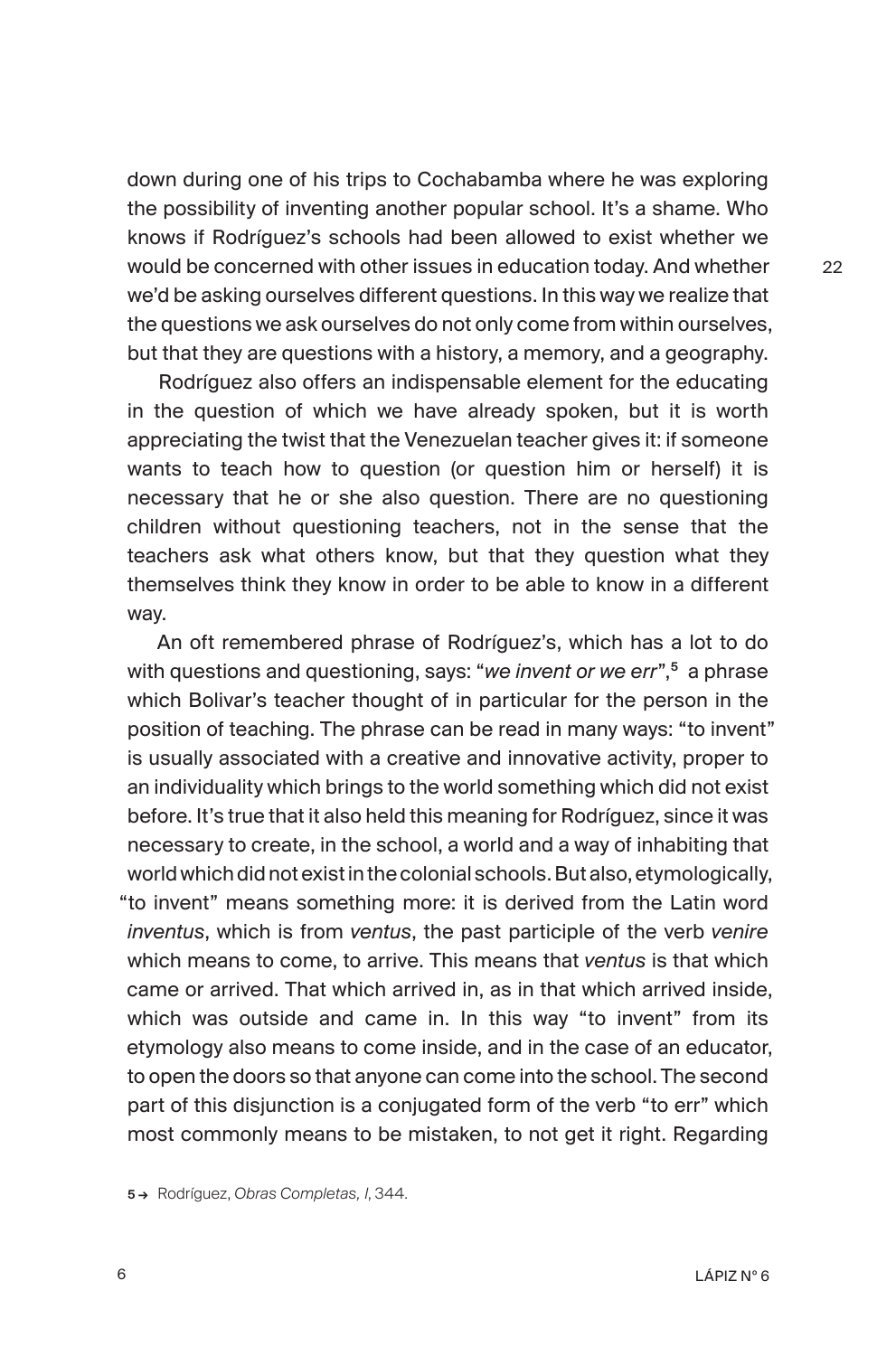this meaning, there is actually a vast literature about being wrong and making mistakes in education, and more and more this is seen in a positive light both for the teacher and the student. Nevertheless, "to err" has at least one other meaning: to wander, to roam, to move about without a final destination point, mindful of the meanings of its own wandering. Finally, the disjunctive "or" also has more than one meaning. As a disjunction, it can be exclusive, that is, in the sense that it can affirm only one of the things it is contrasting: one thing or the other, but not both: does a triangle have 3 or 4 sides? If it has 3 it can't have 4; if it has 4 it can't have 3. Or it can be an inclusive disjunction, that is, one thing or the other, but also both: does a triangle have 3 sides or 3 angles? One or both options can be true. In this case both are true, but we could also ask: does a triangle have 3 sides or 5 angles? And the disjunction would continue to be inclusive even though the answer to the second part of the question is false because all triangles have 3 angles. But for a triangle to have 5 angles isn't incompatible with it having 3 sides, even if it isn't true. On the other hand, the disjunction could also mean something else, i.e. that the two alternatives are equivalent or different forms of the same thing: "a triangle or a figure with 3 sides and 3 angles." This means that there is no triangle which does not have 3 sides and 3 angles, nor is there a figure with 3 sides and 3 angles which is not a triangle. They are the same, they are equivalent.

Without having exhausted its meanings, it is notable that "we invent or we err" can mean many things for the person who occupies the position of teaching. What would it say, reader, readers, to you and to me in this moment? That teaching demands that we invent so as not to err? That erring is a form of inventing? That he or she who teaches must invent in the sense of creating, of opening the doors or both? Is errancy an inventive figure in teaching? We could also ask questions to the disjunction itself. Is it even possible for an educator to invent or err in our schools in our time? If so, how? Why do it?

We could also ask ourselves about the relationship between questioning, inventing, and erring: could questioning be a form of inventing and erring? Is it possible to invent or err without questioning? Or better yet, is it possible to invent or err without questioning oneself?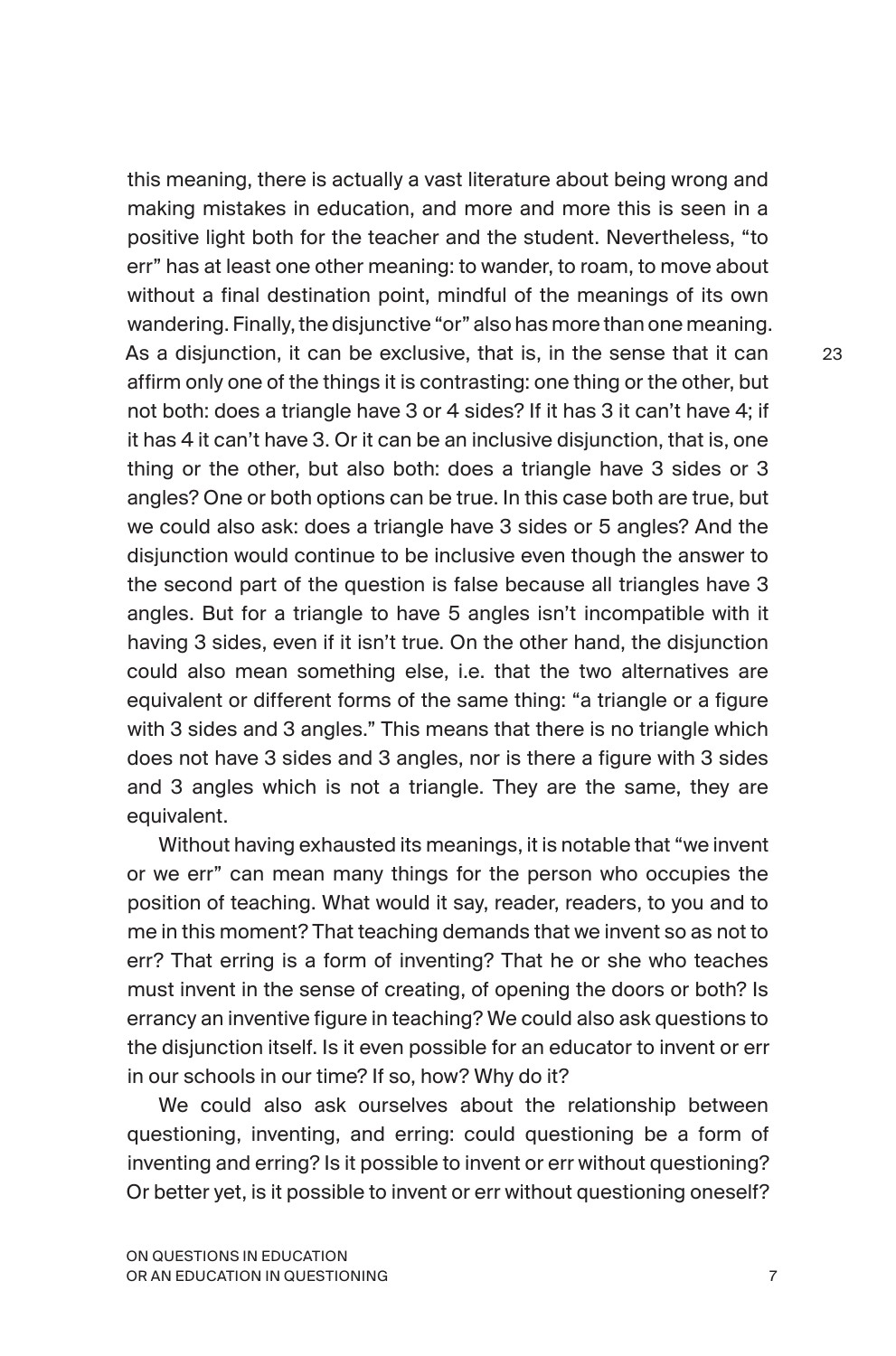As I think about these questions that I have just written, I ask myself if they really are questions, because it seems to me that I know their answers. In that case, as it were, I wouldn't be questioning, and, perhaps, this isn't about questions that ask, but rather questions that affirm. Besides, do they question me? Do they question us, reader(s)? Well, I realize that perhaps this is a good moment to stop asking questions. Hopefully in your errant reading(s), you are also asking your own questions, inventing or erring school, however you want to understand this phrase.

This is how we arrive at a complex yet delicate point: questions do not have owners, but we also can't separate them from the people who ask them without losing something significant: the same question can have very distinct meanings for different subjects in diverse contexts. Thus, this is one of the principle issues: what matters is not so much the wording of the question as it is the relationship we establish with it, the effect that the question provokes, what we allow a question to do with our ideas, expectations, and knowledge. In other words: the space that we give a question so that it can help us think. Think back to your question(s), it's not the wording of your question, but rather what you are doing with it, or letting it do with you, that matters: have you allowed it to question you?

In this sense, I think that at this point I can now tell you, esteemed reader(s), that what is most important is not so much to ask this question or that question but to ask questions of yourself, to question yourself, to let yourself be interrogated, to traverse thought itself and the life we live through a question: to allow a question to rattle and move us to begin to be able to err, in the dual meaning of being wrong and of wandering, in thought itself.

Think for example about the temporal experience we have had up until now, from when we searched for the question up until this moment. It's a different experience of time compared to what we are used to at work, right? Less productivist, results oriented, and instrumental. It's a more personal time, which touches us more directly. Nothing concrete can result from it. But perhaps we ourselves can emerge modified from this exercise. And who knows if this temporal experience will allow us to ask ourselves how in general we experience time in our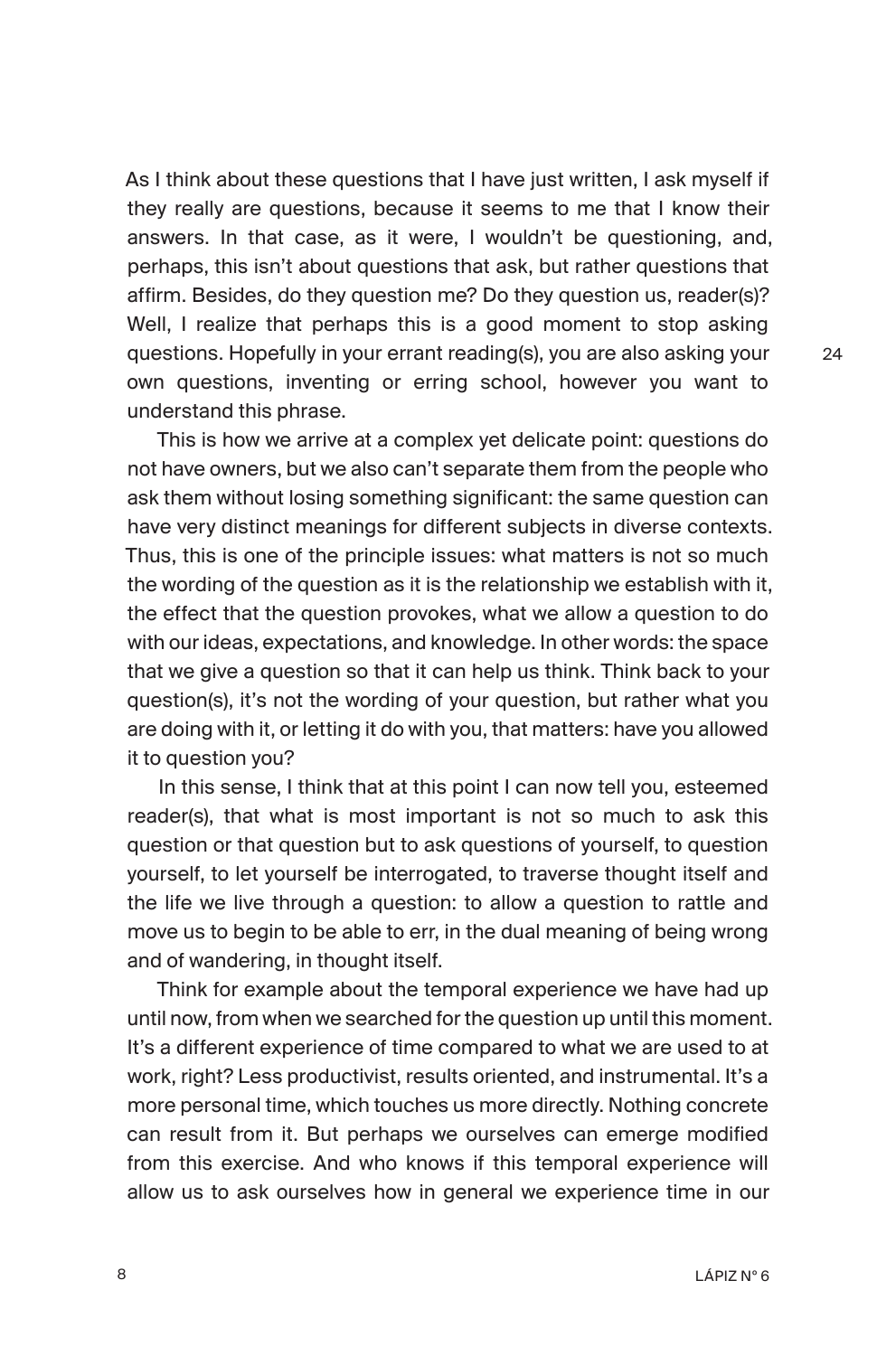work, affective, and romantic relationships. And that process of questioning begins, but it doesn't end...

In the case of a joint educational exercise, what matters is that together we question the common world which we inhabit, and that we make for ourselves a world of questions upon questions: in the world, about the world, from the world, to put in question the way that we inhabit this world, with the sense that, inventing or erring, we will be  $25$ capable of inhabiting another world. Inventing school, erring with others. Erring, inventing school with others.

> Accordingly, questions and questioning occupy a very important space in my pedagogical practices, as much in the university and in schools as outside of them, with students of any gender, age, class, or color. I always strive for a pedagogical activity to begin and end with questions because, as we saw, this is where a thought begins. This is also why I asked you a question at the beginning, reader(s), because I wanted this text to be as consistent as possible with what I think about the role of questions in learning and teaching, and also because I truly believe that one can only really question from the questioning exercise itself. So that, I hope, you are now thinking something different than if you had simply read this text without a question which, in some way, would affect and impact that reading.

> Now we're going to take this small exercise a step further. We're going to take that question we asked ourselves at the beginning. If we're not alone we're going to exchange questions, taking our partner's question. And after, once we have the question(s) from our partner, what can we do with that/those question(s)? Answer it/them? That's one possibility, and sometimes it is important to answer some questions. In this case, however, since we're more interested in the value of the questions and of questioning, instead of answering it we're going to ask a question to that initial question (if you're alone use your own question, if you made or received more than one at the beginning then pick one of them, the one which you are most drawn to at this moment). Or better yet, we're going to ask two questions to the initial question. Ask two questions to the initial question and write them below it. When you have them ready, if you exchanged questions with someone else, then return them. If you're alone, read them carefully for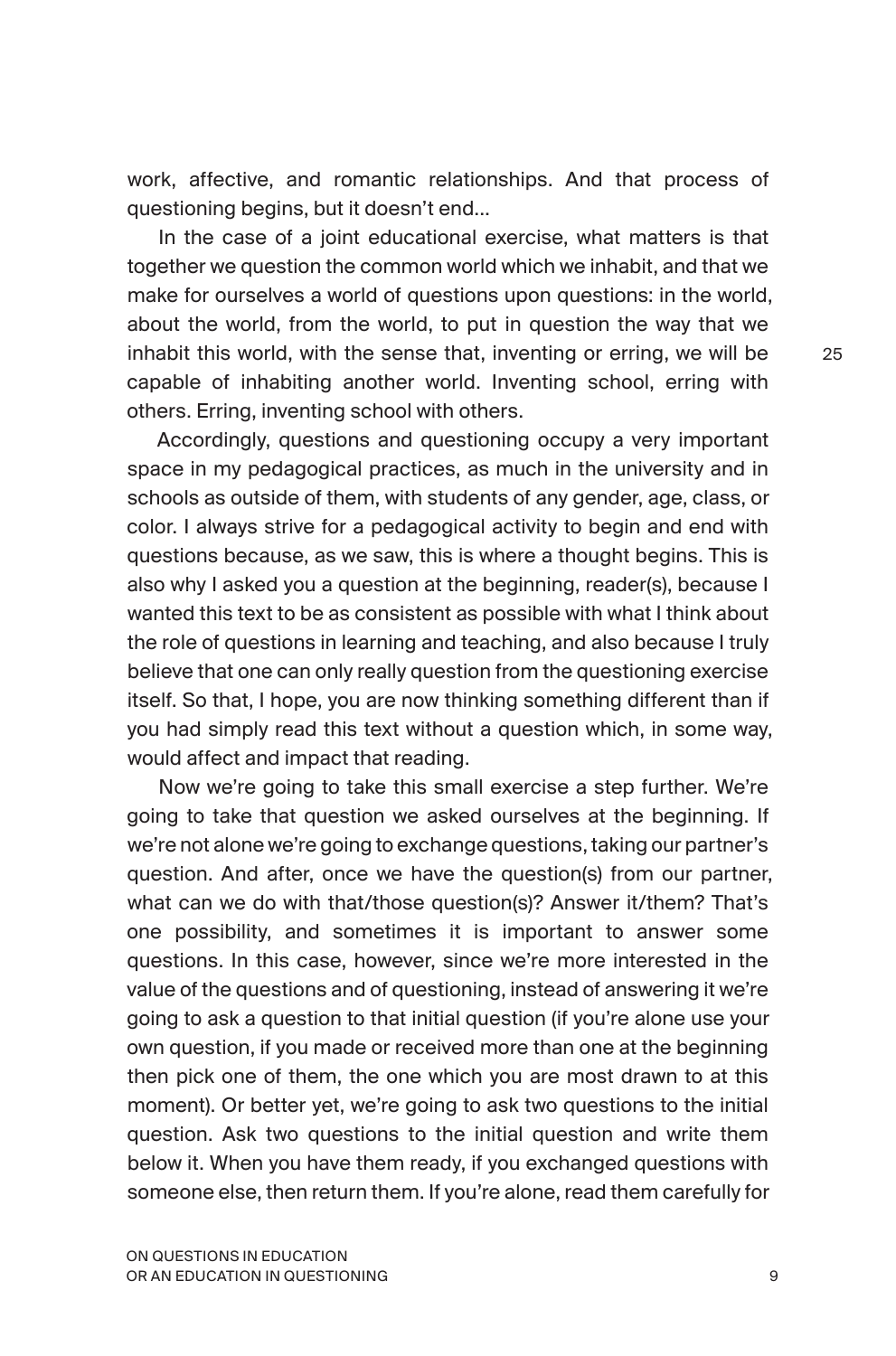a little while. And then, what can we do with the two new questions that we now have? Well, again, we can do many things, but we're going to bring them together again in a new question, only that it can't be the same question as the initial question.

Thus, I repeat the exercise: we had one question, someone (yourself or a partner) asked that question two questions, and now we're bringing those two questions together again in a new question, which is different from the first. Is that clear? We started with one question, with a concern, with something that we wanted to know, something that interested us. We asked or we were asked two questions, that is, we moved or we were moved, in two directions, to be interested in or concerned about something related to our initial concern, and at the end we reunited these two possibilities in one new question that we are interested in thinking about now. Let me put it another way. We have questioned ourselves. Others have questioned us about our questioning. We came back to our questioning from a different direction, with another meaning. We have been walking in thought: inventing or erring? I think that at this point each one of you could be practicing these and other questions.

We are close to the end of this exercise. In a sense we are back at the beginning. We started with a question. We are ending with another question. If it is not the same one (and it can't be!), then we are not back in the same place, we are not asking ourselves the same thing, we have walked with our questions... or our questions have made us walk. We can now keep walking in many directions: for example, if any part of what is written here or of what we have thought about while we read this text helps us think about the questions we have asked. Or if we raise more questions. Or if we want to change any of the questions we made before. Or if we still raise new questions. Or if our questions are indeed good questions or also what makes a question "good"? Or if... or if... or if... the exercise of thinking and questioning seems infinite, in the sense of having no end... like a straight line, but also like a circle which begins and ends in the same place, in any place, but where the beginning and the end meet.

We've finished and we could begin again. Each new beginning